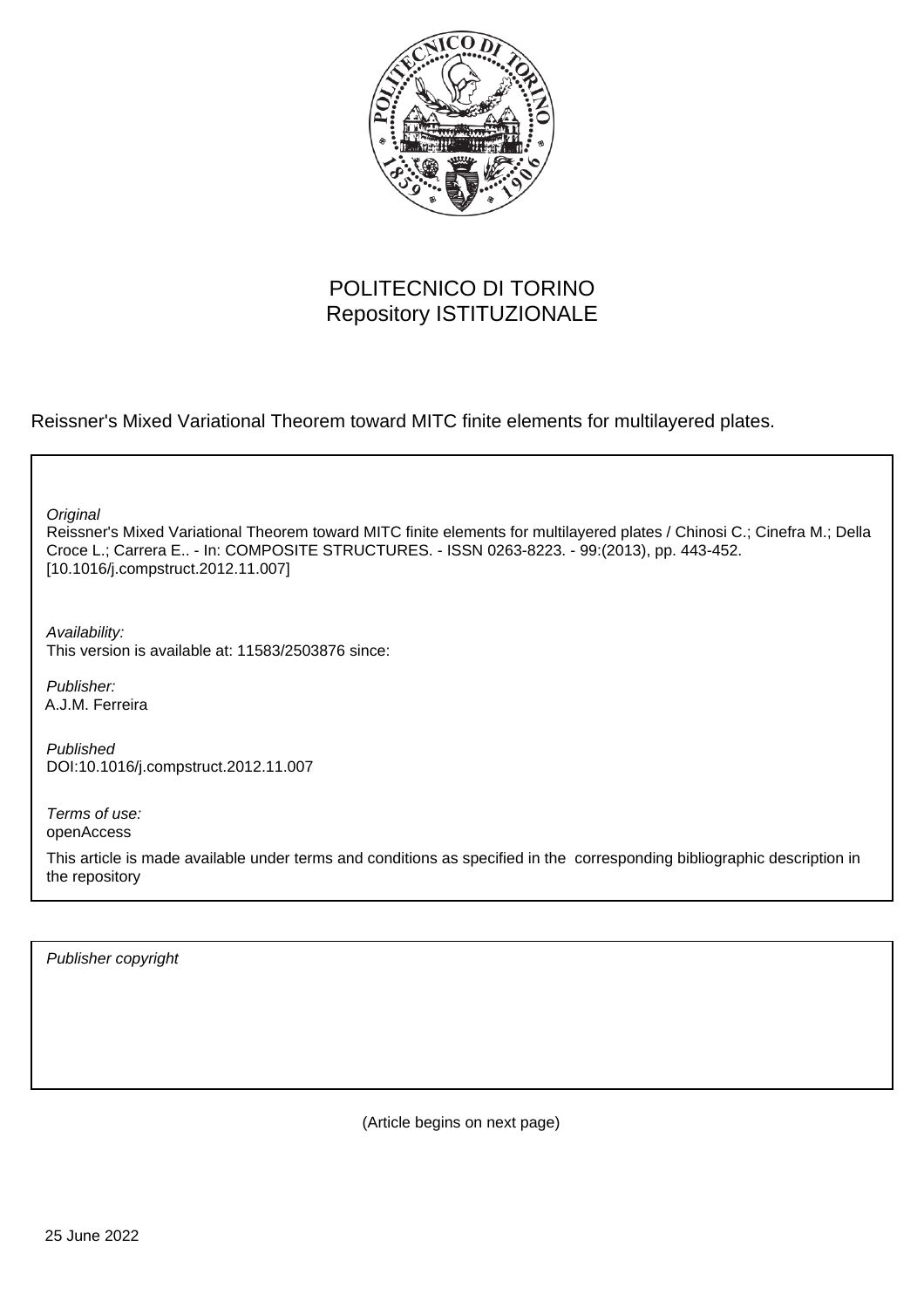## Reissner's Mixed Variational Theorem toward MITC finite elements for multilayered plates

Claudia Chinosi<sup>a</sup>, Maria Cinefra<sup>b</sup>, Lucia Della Croce<sup>c</sup>, Erasmo Carrera<sup>b,\*</sup>

<sup>a</sup>Department of Sciences and Technological Innovation, Università del Piemonte Orientale, Alessandria, Italy  $<sup>b</sup>$ Aerospace Engineering Department, Politecnico di Torino, Torino, Italy</sup>  $c$ Department of Mathematics, Università di Pavia, Pavia, Italy

#### Abstract

In this paper, we analyze a two dimensional model of multilayered plates for which the main interest is to study the mechanical response, that may change in the thickness direction. The finite element method showed successful performances to approximate the solutions of the advanced structures. In this regard, two variational formulations are available to reach the stiffness matrices, the principle of virtual displacement (PVD) and the Reissner mixed variational theorem (RMVT). Here we introduce a strategy similar to MITC (Mixed Interpolated of Tensorial Components) approach, in the RMVT formulation, in order to construct an advanced locking-free finite element. Assuming the transverse stresses as independent variables, the continuity at the interfaces between layers is easily imposed. It is known that unless the combination of finite element spaces for displacement and stresses is chosen carefully, the problem of locking is likely to occur. Following this suggestion, we propose a finite element scheme that it is known to be robust with respect to the locking phenomenon in the classical PVD approach. We show that in the RMVT context, the element exhibits both properties of convergence and robustness when comparing the numerical results with benchmark solutions from literature.

Key words: Multilayered plate, Finite Elements, Mixed Interpolation of Tensorial Components, Reissner Mixed Variational Theorem;

## 1. Introduction

Multilayered structures are increasingly used in many fields. Examples of multilayered, anisotropic structures are sandwich constructions, composite structures made of orthotropic laminae or layered structures made of different isotropic layers (such as those employed for thermal protection). In most of the applications, these structures mostly appear as flat (plates) or curved panels (shells). In this paper, attention has been restricted to flat structures made of different isotropic layers, although the models could be easily extended to other cases.

The analysis of multilayered structures is difficult

when compared to one layered ones. A number of complicating effects arise when their mechanical behavior as well as failure mechanisms have to be correctly understood. This is due to the intrinsic discontinuity of the mechanical properties at each layer–interface to which high shear and normal transverse deformabilty is associated. An accurate description of the stress and strain fields of these structures requires theories that are able to satisfy the so–called Interlaminar Continuity (IC) conditions for the transverse stresses (see Whitney [1], and Pagano [2], as examples). Transverse anisotropy of multilayered structures make it difficult to find closed form solutions and the use of approximated solutions is necessary. It can therefore be concluded that the use of both refined two– dimensional theories and computational methods become mandatory to solve practical problems re-

<sup>∗</sup>Corresponding author.

Email addresses: erasmo.carrera@polito.it (Erasmo Carrera )

Preprint submitted to Composite Structures  $October\ 12, \ 2012$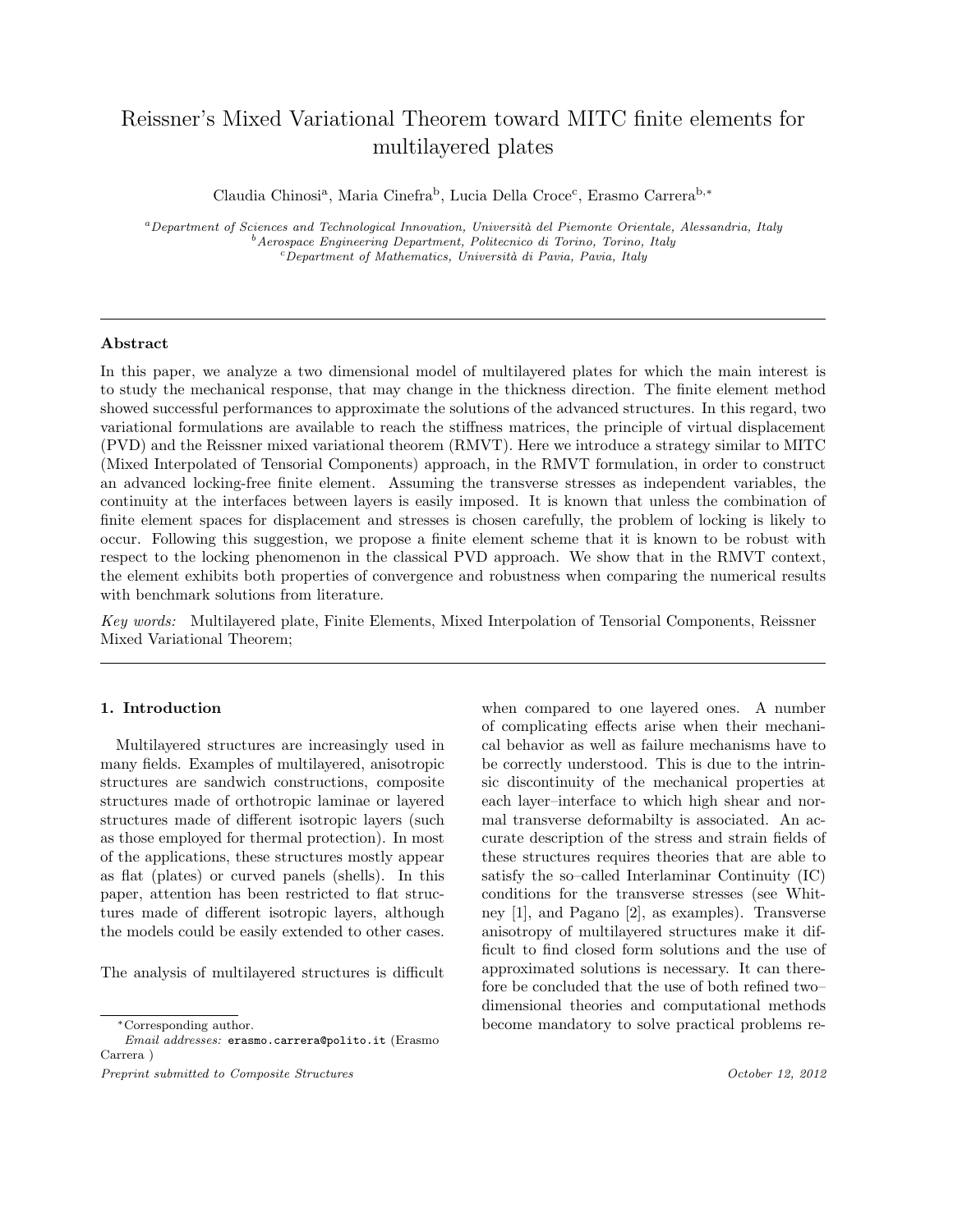lated to multilayered structures.

Among the several available computational methods, the Finite Element Method (FEM) has played and continues to play a significant role. In this work, the Reissner's Variational Mixed Theorem (RMVT) is used to derive plate finite elements. As a main property, RMVT permits one to assume two independent fields for diplacement and transverse stress variables. The resulting advanced finite elements therefore describe a priori interlaminar continuous transverse stress fields.

For a complete and rigorous understanding of the foundations of RMVT, reference can be made to the articles by Professor Reissner [3]-[5] and the review article by Carrera [6]. The first application of RMVT to modeling of multilayered flat structures was performed by Murakami [7],[8]. He introduced a first order displacement field in his papers, in conjunction with an independent parabolic transverse stress LW field in each layer (transverse normal stress and strain were discarded). An extension to a higher order displacement field was proposed by Toledano and Murakami in [9]. While in [10], they extended the RMVT to a layer-wise description of both displacement and transverse stress fields. These papers [7]-[10] should be considered as the fundamental works in the applications of RMVT as a tool to model multilayered structures. Further discussions on RMVT were provided by Soldatos [11]. A generalization, proposing a systematic use of RMVT as a tool to furnish a class of two dimensional theories for multilayered plate analysis, was presented by Carrera [12]-[14]. The order of displacement fields in the layer was taken as a free parameter of the theories. Applications of what is reported in [12],[13] have been given in several other papers [15]-[22], in which closed-form solution are considered. Layer-wise mixed analyses were performed in [23] for the static case. As a fundamental result, the numerical analysis demonstrated that RMVT furnishes a quasi three-dimensional a priori description of transverse stresses, including transverse normal components. Sandwich plates were also considered in [16]. Recently, Messina [24] has compared RMVT results to PVD (Principle of Virtual Displacements) ones. Transverse normal stresses were, however, discarded in this work.

In [25]-[27], Carrera and Demasi developed multilayered plate elements based on RMVT, that were able to give a quasi–three-dimensional description of stress/strain fields. But in these works, they still employ the selective reduced integration [28] to overcome the shear locking phenomenon.

Recently, authors adopted the Mixed Interpolation of Tensorial Components (MITC) to contrast the locking. According to this technique, the strain components are not directly computed from the displacements but they are interpolated within each element using a specific interpolation strategy for each component. For more details about MITC, the readers can refer to the works [29]-[33]. In [34], the authors formulated plate/shell elements based on displacement formulation that showed good properties of convergence thanks to the use of the MITC. The idea of this work is to interpolate the transverse stresses (that are modelled a-priori by the RMVT) using the same strategy of the MITC. In this way, the RMVT permits both to satisfy IC conditions and to withstand the shear locking.

The plate elements here proposed have nine nodes. The displacement field is defined according to the Reissner-Mindlin theory and the shear stresses are assumed parabolic along the thickness by means of RMVT. The normal strain  $\epsilon_{zz}$  and the normal stress  $\sigma_{zz}$  are discarded. The shear stresses  $\sigma_{xz}$ and  $\sigma_{yz}$  are interpolated in each element according to the MITC. Plate finite elements based on Reissner-Mindlin assumptions, but formulated in the framework of RMVT (shear stresses are modelled a-priori), are considered for comparison purposes. Comparisons with 3D solutions are also provided. Future companion works will be devoted to the analysis of multilayered shell structures and the extension to higher-order models.

## 2. Reissner Mixed Variational Theorem (RMVT)

The stress vector  $\sigma = (\sigma_i)$ ,  $i = 1,...6$  can be written in terms of the in-plane and transverse components as  $\boldsymbol{\sigma} = [\boldsymbol{\sigma}_p \ \boldsymbol{\sigma}_n]$  with:

$$
\boldsymbol{\sigma}_p = [\sigma_{xx} \; \sigma_{yy} \; \sigma_{xy}]^T, \; \boldsymbol{\sigma}_n = [\sigma_{xz} \; \sigma_{yz} \; \sigma_{zz}]^T \quad (1)
$$

and analogously the strain vector  $\epsilon = (\epsilon_i), i = 1, ... 6$ can be written in terms of the in-plane and transverse components as  $\epsilon = [\epsilon_p \epsilon_n]$ , with:

$$
\epsilon_p = [\epsilon_{xx} \epsilon_{yy} \epsilon_{xy}]^T, \quad \epsilon_n = [\epsilon_{xz} \epsilon_{yz} \epsilon_{zz}]^T \qquad (2)
$$

The PVD variational equation is written as: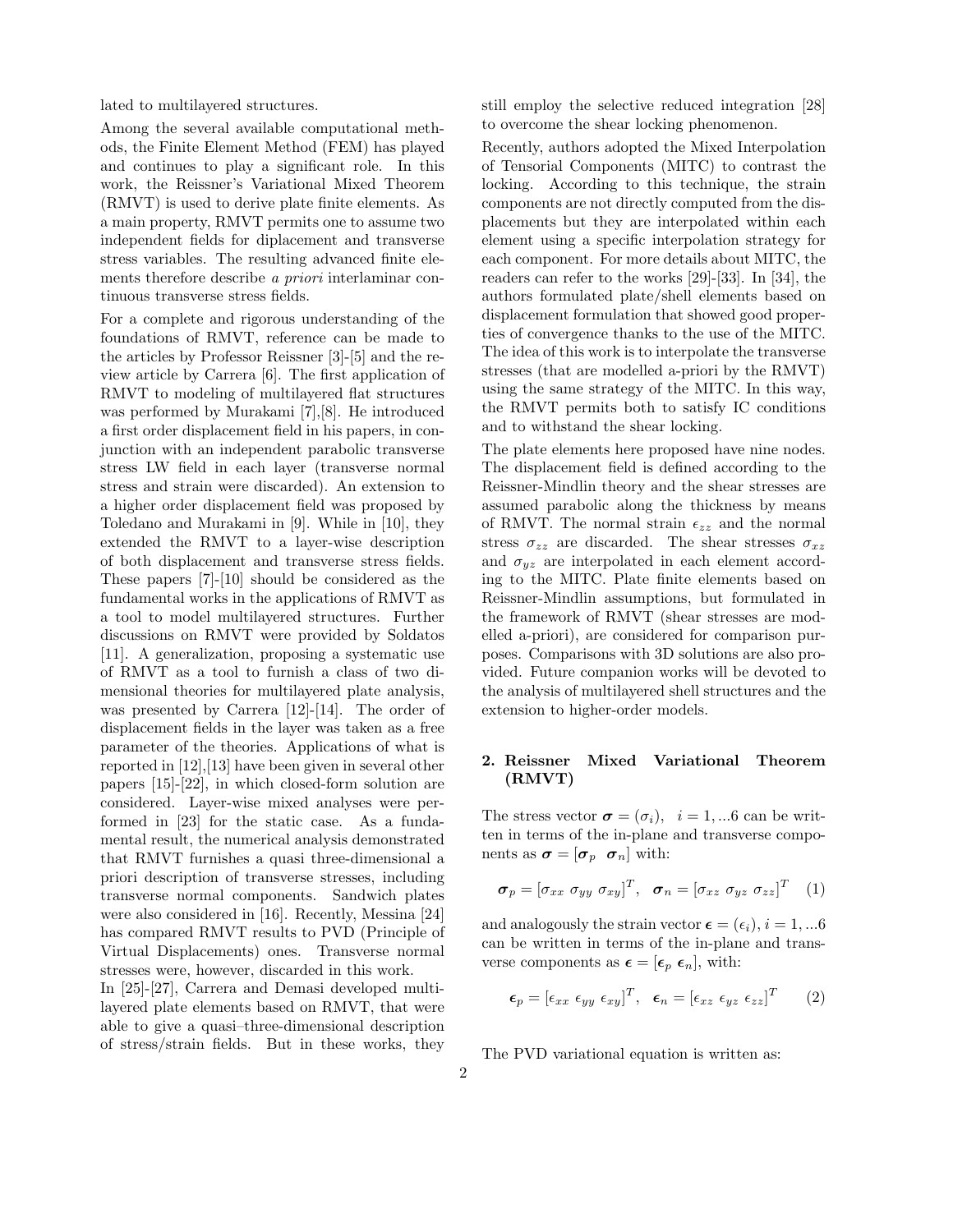$$
\int_{V} (\delta \epsilon_{pG}^{T} \sigma_{pH} + \delta \epsilon_{nG}^{T} \sigma_{nH}) dV = \delta L_e \qquad (3)
$$

The subscript H means that the stresses are computed by Hooke's law, while the subscript  $G$  means that the strains are computed from geometrical relations. The superscript  $T$  stands for transposition operation, V represents the 3D multilayered body volume.  $\delta L_e$  is the virtual variation of the work.

In the RMVT formulation the transverse stresses are assumed as independent variables and denoted by  $\sigma_{nM}$  (*M* stands for *Model*). The transverse strains are evaluated by Hooke's law and denoted by  $\epsilon_{nH}$ . They should be related to the geometrical strains  $\epsilon_{nG}$  by the constraint equation:

$$
\epsilon_{nH} = \epsilon_{nG}.\tag{4}
$$

By adding in (3) the compatibility condition (4) through a Lagrange multipliers field, which turn out to be transverse stresses, one then obtain the RMVT formulation:

$$
\int_{V} (\delta \epsilon_{pG} \sigma_{pH} + \delta \epsilon_{nG} \sigma_{nM} + \delta \sigma_{nM} (\epsilon_{nG} - \epsilon_{nH}))dV
$$

$$
= \delta L_e
$$
(5)

The third 'mixed' term variationally enforces the compatibility of the transverse strain components.

### 2.1. The constitutive equations and the geometrical relations

In this section we will explain in detail the construction of RMVT employing the Hooke's law and the geometrical relations (see for example [26]).

Referring to the Hooke's law for orthotropic material  $\sigma_i = \tilde{C}_{ij} \epsilon_j$ ,  $i, j = 1, ...6$  the constitutive equations become:

$$
\sigma_{pH} = \tilde{C}_{pp}\epsilon_{pG} + \tilde{C}_{pn}\epsilon_{nG}
$$
  
\n
$$
\sigma_{nH} = \tilde{C}_{np}\epsilon_{pG} + \tilde{C}_{nn}\epsilon_{nG}
$$
 (6)

where the material matrices are:

$$
\tilde{\mathbf{C}}_{pp} = \begin{bmatrix} \tilde{C}_{11} & \tilde{C}_{12} & \tilde{C}_{16} \\ \tilde{C}_{12} & \tilde{C}_{22} & \tilde{C}_{26} \\ \tilde{C}_{16} & \tilde{C}_{26} & \tilde{C}_{66} \end{bmatrix} \quad \tilde{\mathbf{C}}_{pn} = \begin{bmatrix} 0 & 0 & \tilde{C}_{13} \\ 0 & 0 & \tilde{C}_{23} \\ 0 & 0 & \tilde{C}_{36} \end{bmatrix}
$$

$$
\tilde{\mathbf{C}}_{np} = \tilde{\mathbf{C}}_{pn}^T; \quad \tilde{\mathbf{C}}_{nn} = \begin{bmatrix} \tilde{C}_{44} & \tilde{C}_{45} & 0 \\ \tilde{C}_{45} & \tilde{C}_{55} & 0 \\ 0 & 0 & \tilde{C}_{33} \end{bmatrix}
$$
(7)

From the second equation of (6) we obtain

$$
\boldsymbol{\epsilon}_{nG} = -(\tilde{\mathbf{C}}_{nn})^{-1} \tilde{\mathbf{C}}_{np} \boldsymbol{\epsilon}_{pG} + (\tilde{\mathbf{C}}_{nn})^{-1} \boldsymbol{\sigma}_{nH} \qquad (8)
$$

We note that the right side of the above relation can be assumed as definition of transverse strains from Hooke's law,  $\epsilon_{nH}$ .

After substitution into the first equation of (6) we obtain:

$$
\sigma_{pH} = [\tilde{\mathbf{C}}_{pp} - \tilde{\mathbf{C}}_{pn} (\tilde{\mathbf{C}}_{nn})^{-1} \tilde{\mathbf{C}}_{np}] \epsilon_{pG} + \tilde{\mathbf{C}}_{pn} (\tilde{\mathbf{C}}_{nn})^{-1} \sigma_{nH}.
$$
\n(9)

The transverse stresses  $\sigma_{nH}$  appearing in (8) and (9) represent the independent variables of our model which are thus indicated by  $\sigma_{nM}$ . The equation (8) together with (9) lead to the mixed form of Hooke's law.

$$
\sigma_{pH} = \mathbf{C}_{pp}\epsilon_{pG} + \mathbf{C}_{pn}\sigma_{nM}
$$
  

$$
\epsilon_{nH} = \mathbf{C}_{np}\epsilon_{pG} + \mathbf{C}_{nn}\sigma_{nM}
$$
 (10)

where

$$
\mathbf{C}_{pp} = [\tilde{\mathbf{C}}_{pp} - \tilde{\mathbf{C}}_{pn} (\tilde{\mathbf{C}}_{nn})^{-1} \tilde{\mathbf{C}}_{np}]
$$
  
\n
$$
\mathbf{C}_{pn} = \tilde{\mathbf{C}}_{pn} (\tilde{\mathbf{C}}_{nn})^{-1}
$$
  
\n
$$
\mathbf{C}_{np} = -(\tilde{\mathbf{C}}_{nn})^{-1} \tilde{\mathbf{C}}_{np}
$$
  
\n
$$
\mathbf{C}_{nn} = (\tilde{\mathbf{C}}_{nn})^{-1}
$$
\n(11)

As regards the geometrical relations defining the strains, we assume the hypothesis of small deformation field. In this case the in-plane and transverse strains are related to displacements  $\mathbf{u} = [u_x, u_y, u_z]$ through the linear differential relations:

$$
\epsilon_{pG} = \mathbf{D}_p \mathbf{u} = \begin{bmatrix} \partial x & 0 & 0 \\ 0 & \partial y & 0 \\ \partial x & \partial y & 0 \end{bmatrix} \begin{bmatrix} u_x \\ u_y \\ u_z \end{bmatrix}
$$
 (12)

and

$$
\epsilon_{nG} = \mathbf{D}_z \mathbf{u} = \begin{bmatrix} \partial z & 0 & \partial x \\ 0 & \partial z & \partial y \\ 0 & 0 & \partial z \end{bmatrix} \begin{bmatrix} u_x \\ u_y \\ u_z \end{bmatrix}
$$
 (13)

In RMVT the compatibility condition of the transverse strains is enforced by equating the second equation of (10) with (13).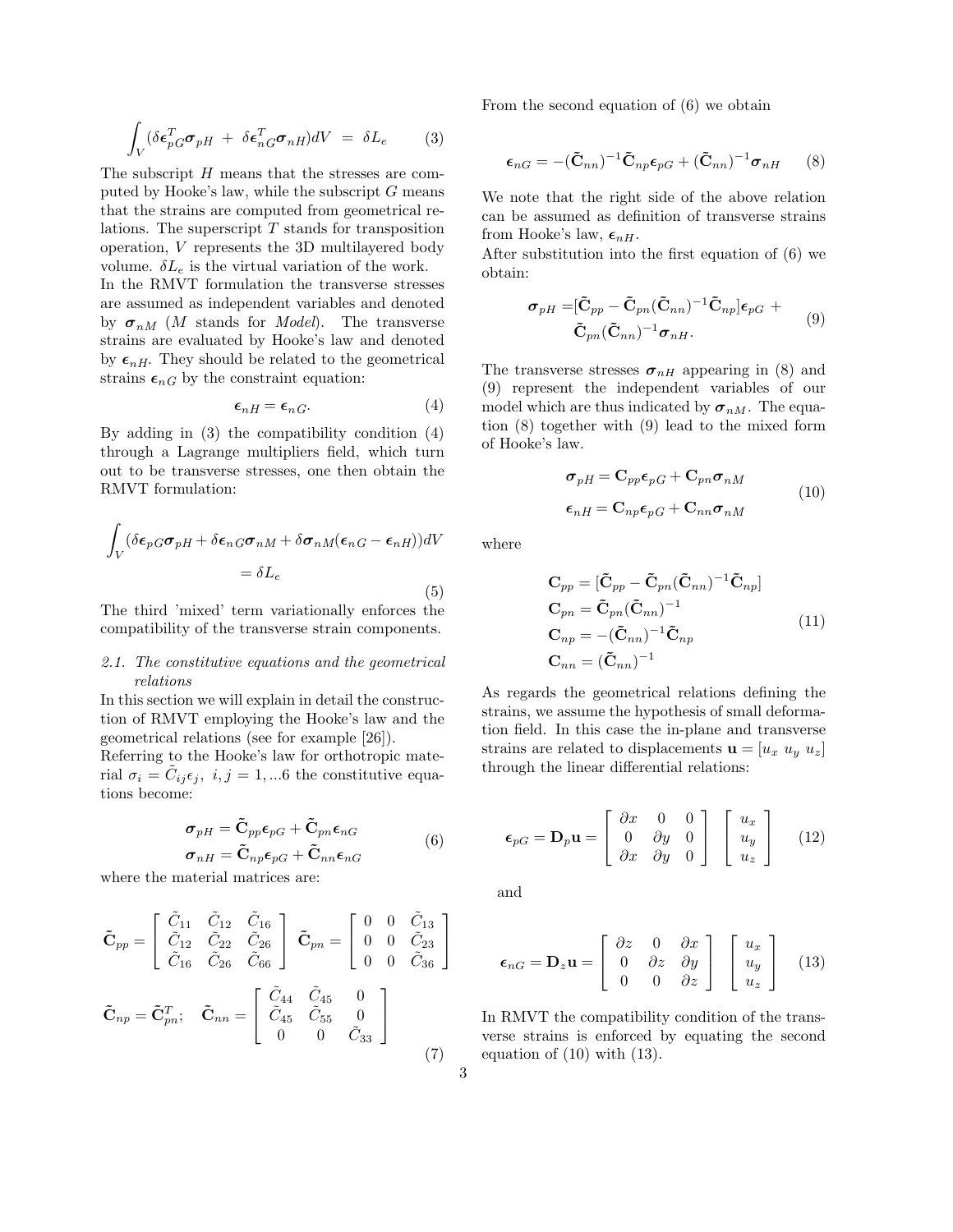## 3. The First Order Shear Deformation Theory (FSDT) for plates

The plate theory suggested by Reissner [36] and Mindlin [37] takes into account the transverse shear deformations. The theory, also known as FSDT, uses the assumption that particles of the plate originally on a line that is normal to the undeformed middle surface remain on a straight line during deformation, but this line is not necessarily normal to the deformed middle surface. It assumes the following kinematic assumptions:

$$
u_x(x, y, z) = z \theta_x(x, y)
$$
  
\n
$$
u_y(x, y, z) = z \theta_y(x, y)
$$
  
\n
$$
u_z(x, y, z) = w(x, y)
$$
\n(14)

The functions  $\theta_x$  and  $\theta_y$  are the rotations of the normal to the undeformed middle surface in the  $x$  $z$  and  $y-z$  planes, respectively. We observe that both the transverse displacement and the rotations depend only on  $(x, y)$ .

## 3.1. FSDT in the PVD formulation

The PVD formulation  $(3)$  using  $(6)$ ,  $(12)$ ,  $(13)$  becomes

$$
\int_{V} \left[ (\mathbf{D}_{p} \delta \mathbf{u})^{T} \left( \tilde{\mathbf{C}}_{pp} \mathbf{D}_{p} \mathbf{u} + \tilde{\mathbf{C}}_{pn} \mathbf{D}_{z} \mathbf{u} \right) + \left( \mathbf{D}_{z} \delta \mathbf{u} \right)^{T} \left( \tilde{\mathbf{C}}_{np} \mathbf{D}_{p} \mathbf{u} + \tilde{\mathbf{C}}_{nn} \mathbf{D}_{z} \mathbf{u} \right) \right] dV = \delta L_{e}
$$
\n(15)

The Reissner-Mindlin assumptions lead to write

$$
\mathbf{D}_p \mathbf{u} = \left[ z \frac{\partial \theta_x}{\partial x}, \quad z \frac{\partial \theta_y}{\partial y}, \quad z \left( \frac{\partial \theta_x}{\partial y} + \frac{\partial \theta_y}{\partial x} \right) \right]^T
$$
  

$$
\mathbf{D}_z \mathbf{u} = \left[ \theta_x + \frac{\partial w}{\partial x}, \quad \theta_y + \frac{\partial w}{\partial y}, \quad 0 \right]^T.
$$
 (16)

We observe that the Mindlin hypothesis  $\sigma_{zz} = 0$ decouples the in-plane and out-of-plane stress and strain components. Thus the constitutive relations can be written as in (6) with both  $\tilde{\mathbf{C}}_{pn}$  and  $\tilde{\mathbf{C}}_{np}$ null matrices. The other material matrices can be expressed in terms of the Young's modulus of elasticity E and the Poisson's ratio  $\nu$  in the following way:

$$
\tilde{\mathbf{C}}_{pp} = \frac{E}{1 - \nu^2} \begin{bmatrix} 1 & \nu & 0 \\ \nu & 1 & 0 \\ 0 & 0 & \frac{1 - \nu}{2} \end{bmatrix}
$$
 (17)

$$
\tilde{\mathbf{C}}_{nn} = \frac{E}{2(1+\nu)} \begin{bmatrix} 1 & 0 & 0 \\ 0 & 1 & 0 \\ 0 & 0 & 0 \end{bmatrix}
$$
 (18)

The FSDT connected to the PVD formulation produce the following variational statement

$$
\int_{V} \left[ (\mathbf{D}_{p} \delta \mathbf{u})^{T} \tilde{\mathbf{C}}_{pp} \mathbf{D}_{p} \mathbf{u} + (\mathbf{D}_{z} \delta \mathbf{u})^{T} \tilde{\mathbf{C}}_{nn} \mathbf{D}_{z} \mathbf{u} \right] dV = \delta L_{e}
$$
\n(19)

Let us suppose that the plate occupies, in absence of forces, a region  $V = \Omega \times (-\frac{t}{2}, \frac{t}{2})$ , where  $\Omega$  is a bounded smooth domain with boundary  $\partial\Omega$  and  $t > 0$  is the thickness of the plate which is assumed small with respect to diam( $\Omega$ ). The plate is subjected to a vertical load  $\mathbf{p} = (0, 0, p(x, y))$  acting in z direction.

Let  $\kappa(\theta)$  be the three-component vector of curvatures

$$
\boldsymbol{\kappa}(\boldsymbol{\theta}) = \left[\frac{\partial \theta_x}{\partial x}, \quad \frac{\partial \theta_y}{\partial y}, \quad \frac{\partial \theta_x}{\partial y} + \frac{\partial \theta_y}{\partial x}\right]^T, \quad \boldsymbol{\theta} = [\theta_x, \theta_y]^T
$$
\n(20)

let  $\gamma(\theta, w)$  be the reduced two-components vector of transverse shear strains

$$
\boldsymbol{\gamma}(\boldsymbol{\theta}, w) = \left[\theta_x + \frac{\partial w}{\partial x}, \quad \theta_y + \frac{\partial w}{\partial y}\right]^T, \qquad (21)
$$

let  $\bar{\mathbf{C}}_{nn}$  be the 2 × 2 reduced matrix

$$
\bar{\mathbf{C}}_{nn} = \frac{E}{2(1+\nu)} \mathbf{I}_2 \tag{22}
$$

and  $\mathbf{I}_2$  the  $2 \times 2$  identity matrix.

Integrating (19) along the thickness, the variational formulation of Reissner-Mindlin plate problem is to find  $(\theta, w)$  such that:

$$
\frac{t^3}{12} \int_{\Omega} (\delta \kappa(\theta))^T \tilde{\mathbf{C}}_{pp} \kappa(\theta) \, d\Omega +
$$
\n
$$
t k \int_{\Omega} (\delta \gamma(\theta, w))^T \bar{\mathbf{C}}_{nn} \gamma(\theta, w) d\Omega = t \int_{\Omega} \delta w \, p(x, y) d\Omega \tag{23}
$$

The constant  $k$  appearing in  $(23)$  contains shear correction factors to account for the non-uniformity of the transverse shear stresses through the plate thickness.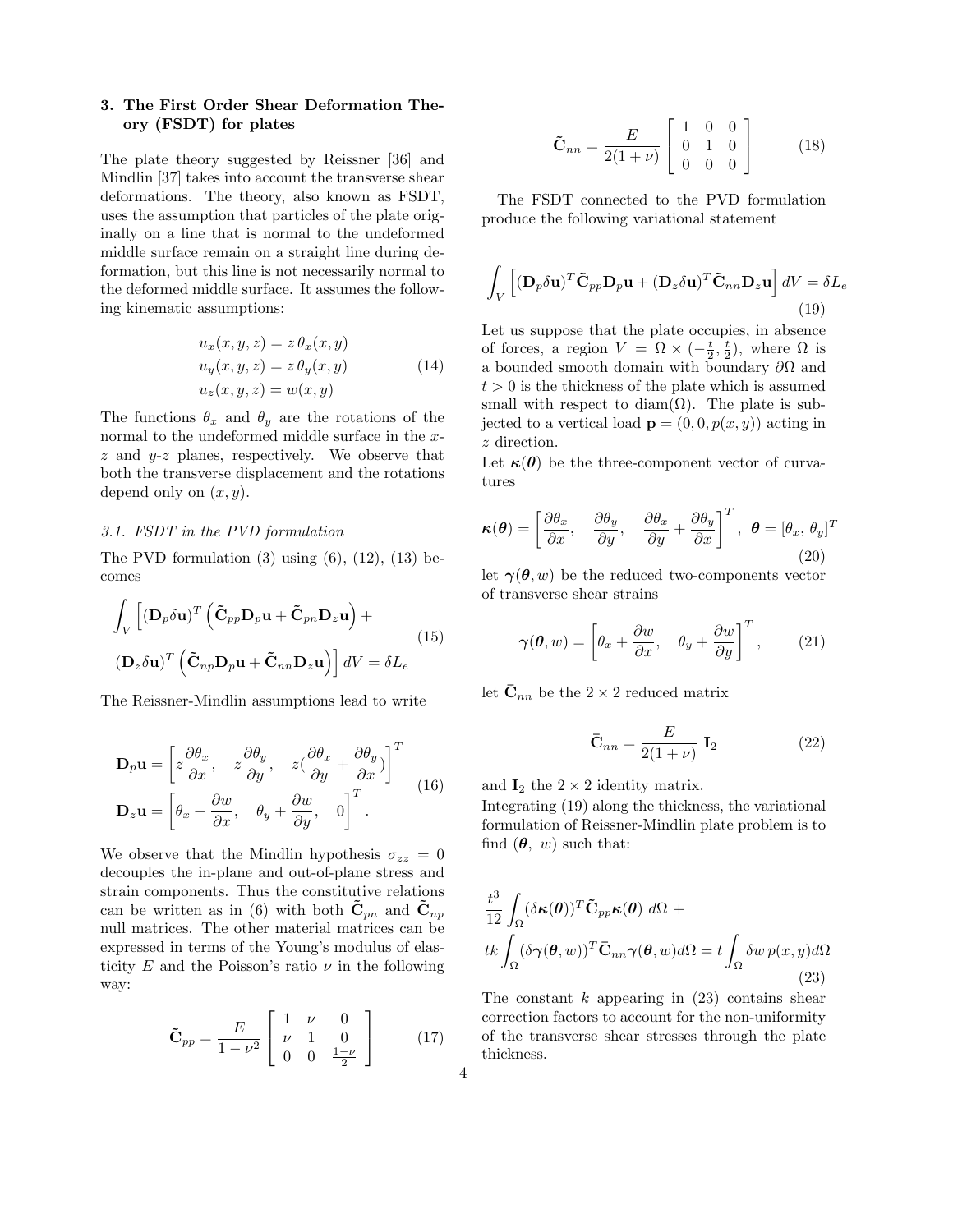## 3.2. FSDT in the RMVT formulation

In the framework of RMVT we replace in (5) the relations  $(10)$ . The use of  $(12)$  and  $(13)$  lead to the following formulation in terms of the independent variables **u** and  $\sigma_{nM}$ :

$$
\int_{V} \left[ (\mathbf{D}_{p} \delta \mathbf{u})^{T} (\mathbf{C}_{pp} \mathbf{D}_{p} \mathbf{u} + \mathbf{C}_{pn} \boldsymbol{\sigma}_{n} M) + (\mathbf{D}_{z} \delta \mathbf{u})^{T} \boldsymbol{\sigma}_{n} M \right] + (\delta \boldsymbol{\sigma}_{n} M)^{T} (\mathbf{D}_{z} \mathbf{u} - \mathbf{C}_{np} \mathbf{D}_{p} \mathbf{u} - \mathbf{C}_{nn} \boldsymbol{\sigma}_{n} M) \right] dV = \delta L_{e}
$$
\n(24)

The plain stress assumption of the Reissner-Mindlin theory  $(\sigma_{zz} = 0)$  implies that the transverse stress vector is reduced to a two components vector:

$$
\boldsymbol{\sigma}_{nM}=[\sigma_{xz} \,\,\sigma_{yz}]
$$

and, as above, the mixed form of Hooke's law can be written as in (10) with both  $\mathbf{C}_{pn}$  and  $\mathbf{C}_{np}$  null matrices and

$$
\mathbf{C}_{pp} = \tilde{\mathbf{C}}_{pp}
$$
  

$$
\mathbf{C}_{nn} = (\bar{\mathbf{C}}_{nn})^{-1} = \frac{2(1+\nu)}{E} \mathbf{I}_2
$$
 (25)

In matricial form the Reissner-Mindlin formulation in RMVT context states:

$$
\int_{V} \begin{bmatrix} (\mathbf{D}_{p}\delta\mathbf{u})^{T}\mathbf{C}_{pp}\mathbf{D}_{p} & (\mathbf{\bar{D}}_{z}\delta\mathbf{u})^{T} \\ (\delta\boldsymbol{\sigma}_{nM})^{T}\mathbf{\bar{D}}_{z} & -(\delta\boldsymbol{\sigma}_{nM})^{T}\mathbf{C}_{nn} \end{bmatrix} \begin{bmatrix} \mathbf{u} \\ \boldsymbol{\sigma}_{nM} \end{bmatrix} dV
$$
\n
$$
= \int_{V} \begin{bmatrix} (\delta\mathbf{u})^{T}\mathbf{p} \\ \mathbf{0} \end{bmatrix} dV
$$
\n(26)

where  $\mathbf{D}_z$  is the 2 × 3 reduced differential operator:

$$
\bar{\mathbf{D}}_z = \left[ \begin{array}{cc} \partial z & 0 & \partial x \\ 0 & \partial z & \partial y \end{array} \right] \tag{27}
$$

Integrating (26) along the thickness, the problem is to find  $(\theta, w, \sigma_{nM})$  such that:

$$
\begin{cases}\n\frac{t^3}{12} \int_{\Omega} (\delta \kappa(\theta))^T \mathbf{C}_{pp} \kappa(\theta) \, d\Omega + \\
tk \int_{\Omega} (\delta \gamma(\theta, w))^T \sigma_{nM} d\Omega = t \int_{\Omega} \delta w \, p(x, y) \, d\Omega \\
\frac{tk}{\int_{\Omega} (\delta \sigma_{nM})^T \gamma(\theta, w) \, d\Omega} - \\
t \int_{\Omega} (\delta \sigma_{nM})^T \mathbf{C}_{nn} \sigma_{nM} dxdy = 0\n\end{cases}
$$
\n(28)

In order to approximate the problem (28) by finite element method we introduce the suitable spaces: Θ, W and Σ of admissible rotations, vertical displacement and transverse stresses respectively. We can state the related mixed problem in this way: J.

Find 
$$
(\theta, w, \sigma) \in \Theta \times W \times \Sigma
$$
:  
\n
$$
\frac{t^3}{12}a(\eta, \theta) + tk(\eta + \nabla v, \sigma) = t(v, p)
$$
\n
$$
\forall (\eta, v) \in \Theta \times W,
$$
\n
$$
tk(\xi, \theta + \nabla w) - tk \frac{2(1 + \nu)}{\xi}, \sigma) = 0 \quad \forall \xi \in \Sigma
$$

$$
tk(\boldsymbol{\xi}, \boldsymbol{\theta} + \boldsymbol{\nabla} w) - tk \frac{2(1+\nu)}{E}(\boldsymbol{\xi}, \boldsymbol{\sigma}) = 0 \quad \forall \boldsymbol{\xi} \in \Sigma,
$$
\n(29)

where 
$$
\boldsymbol{\sigma}
$$
 stands for  $\boldsymbol{\sigma}_{nM}$  and  
\n
$$
a(\boldsymbol{\eta}, \boldsymbol{\theta}) := \int_{\Omega} (\boldsymbol{\kappa}(\boldsymbol{\eta}))^T \mathbf{C}_{pp} \ \boldsymbol{\kappa}(\boldsymbol{\theta}) d\Omega, \qquad (30)
$$

 $(\cdot, \cdot)$  is the inner-product in the space  $L^2(\Omega)$  of square integrable functions in  $\Omega$ .

## 4. EM1-2 model based on RMVT for multilayered plates

dV the transverse stresses  $\sigma$ . In particular we use the  $\delta V$  fund to the poison of the United Studies In this work we adopt a mixed theory with equivalent single layer (ESL) descriptions for the displacements  $\bf{u}$  and a layerwise  $(\bf{LW})$  description for first order espansion (14) of the Reissner-Mindlin model for the displacements field, while we assume that the transverse stresses are parabolic functions independent in each layer. Thus, referring to the usual notations, we denote our model by the code EM1-2. Let the multilayered structure occupies a region  $V = \Omega \times (-\frac{t}{2}, \frac{t}{2})$ , where  $\Omega$  is a bounded smooth domain with boundary  $\partial\Omega$  and  $t > 0$  is the thickness of the structure, which is divided into a certain number of layers  $N_l$ , that are supposed to be perfectly bonded together. The multilayered constructions introduce further requirements respect to the one-layer plates made of isotropic materials. Actually for equilibrium reasons the transverse stresses are required to be continuous in each layer interface. Then the fulfilment of the interlaminae continuity (IC) is a crucial point of the two dimensional modelling of multilayered structures. To do this we use a suitable combination of Legendre polynomals as basis functions of the parabolic expansion for the transverse stresses  $\boldsymbol{\sigma}_{nM} = [\sigma_{xz}, \ \sigma_{yz}]$ . In any  $k$ -layer,  $k = 1, ...N_l$  we assume:

$$
\sigma_{xz} = F_t(z)\sigma_{xz_t} + F_b(z)\sigma_{xz_b} + F_2(z)\sigma_{xz_2}
$$
  
\n
$$
\sigma_{yz} = F_t(z)\sigma_{yz_t} + F_b(z)\sigma_{yz_b} + F_2(z)\sigma_{yz_2}
$$
 (31)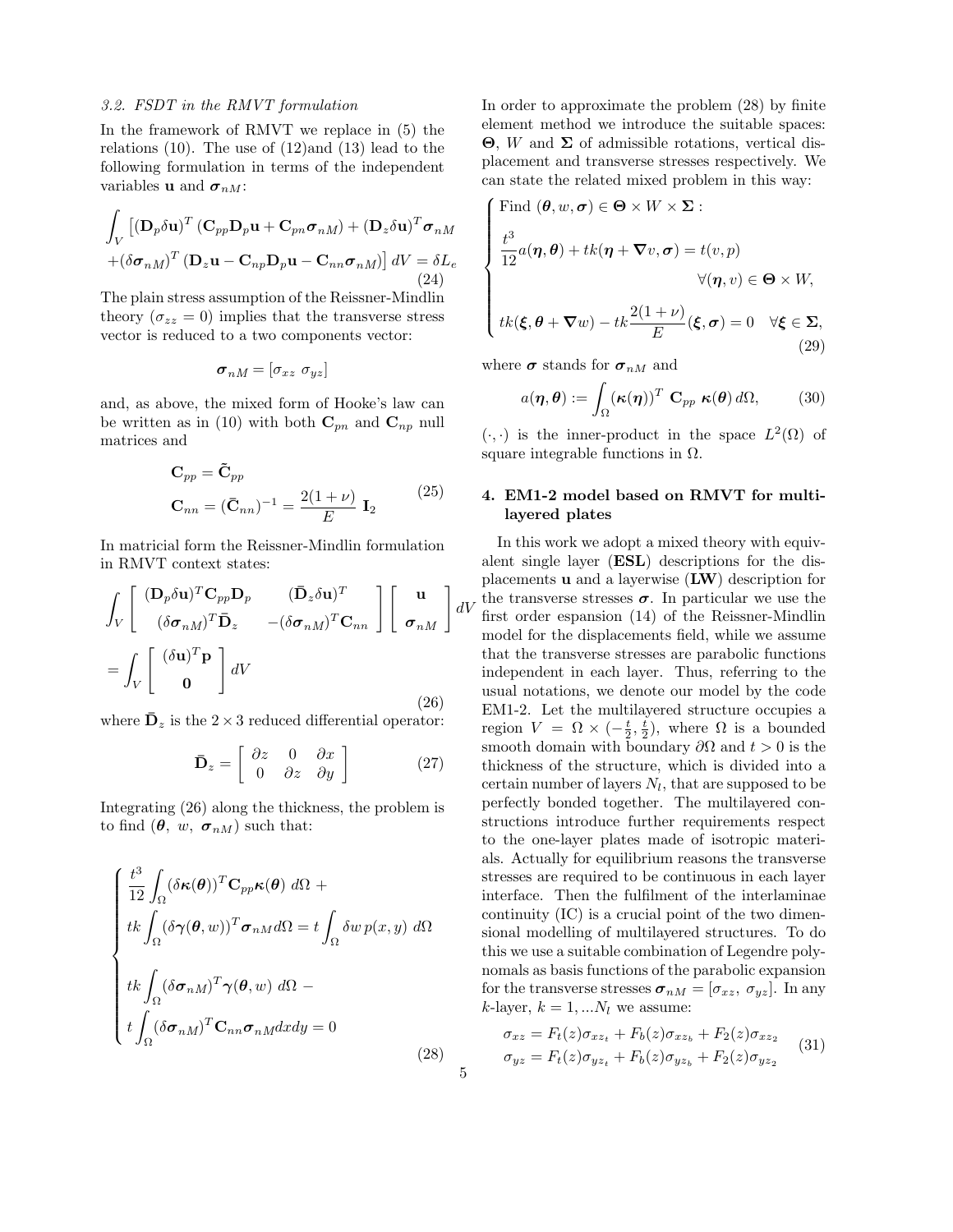The subscripts  $t$  and  $b$  denote values related to the k-layer top and bottom surfaces respectively,  $z$  is the physical coordinate of the  $k$ -layer,  $-t_k/2 \leq z \leq t_k/2$  and the thickness functions  $F_t(z)$ ,  $F_b(z)$ ,  $F_2(z)$  are defined as follows:

$$
F_t(z) = \frac{P_0 + P_1}{2}, \quad F_b(z) = \frac{P_0 - P_1}{2},
$$
  
\n
$$
F_2(z) = P_2 - P_0,
$$
\n(32)

where  $P_j = P_j(z)$  is the Legendre polynomial of j−order. By introducing the non-dimensioned layer coordinate  $\xi_k = 2z/t_k$ ,  $-1 \leq \xi_k \leq 1$  the Legendre polynomials are:

$$
P_0 = 1
$$
,  $P_1 = \xi_k$ ,  $P_2 = \frac{3\xi_k^2 - 1}{2}$  (33)

The interlaminar transverse stress continuty (IC) is linked by writing:

$$
\sigma_{xz_t}^k = \sigma_{xz_b}^{k+1}
$$
\n
$$
\sigma_{yz_t}^k = \sigma_{yz_b}^{k+1}
$$
\n(34)

for  $k = 1, \ldots N_l - 1$ . In each layer the unknowns are  $(\boldsymbol{\theta}, w, \tilde{\tilde{\sigma}})$ , where the independent shear stress tensor  $\tilde{\sigma}$  is

$$
\tilde{\tilde{\sigma}} = [\boldsymbol{\sigma}_t, \ \boldsymbol{\sigma}_b, \ \boldsymbol{\sigma}_2] = \left[ \begin{array}{cc} \sigma_{xz_t} & \sigma_{xz_b} & \sigma_{xz_2} \\ \sigma_{yz_t} & \sigma_{yz_b} & \sigma_{yz_2} \end{array} \right] \quad (35)
$$

In the RMVT formulation for multilayered structures by using our EM1-2 approach, the problem (29) considered in each layer becomes as follows:

$$
\begin{cases}\n\text{Find } (\theta, w, \tilde{\tilde{\sigma}}) \in \Theta \times W \times \Sigma^3 : \\
\frac{t^3}{12} a(\eta, \theta) + (\eta + \nabla v, \tilde{\tilde{\sigma}} \mathbf{c}) = t(v, p) \\
\forall (\eta, v) \in \Theta \times W, \\
(c_t \xi_t, \theta + \nabla w) - \frac{2(1 + \nu)}{E} (c_t \xi_t, \tilde{\tilde{\sigma}} \mathbf{c}) = 0 \quad \forall \xi_t \in \Sigma, \\
(c_b \xi_b, \theta + \nabla w) - \frac{2(1 + \nu)}{E} (c_b \xi_b, \tilde{\tilde{\sigma}} \mathbf{c}) = 0 \quad \forall \xi_b \in \Sigma, \\
(c_2 \xi_2, \theta + \nabla w) - \frac{2(1 + \nu)}{E} (c_2 \xi_2, \tilde{\tilde{\sigma}} \mathbf{c}) = 0 \quad \forall \xi_2 \in \Sigma, \\
(36)\n\end{cases}
$$

where

$$
\mathbf{c} = [c_t, c_b, c_2] = \begin{bmatrix} \int_{-t_k/2}^{t_k/2} F_t(z) dz \\ \int_{-t_k/2}^{t_k/2} F_b(z) dz \\ \int_{-t_k/2}^{t_k/2} F_2(z) dz \end{bmatrix}
$$
(37)

In Figure 1, the assembling of stiffness matrix at multilayer-level is shown. A plate structure made of 3 layer is considered. The stiffness matrices of the layers are summed where the ESL description is used (displacements) and the continuity conditions are imposed (shear stresses).



Figure 1: Assembling procedure of stiffness matrix.

## 5. Finite element approximation

The multilayered plate model (36) based on RMVT involves the Reissner-Mindlin plate system (29). Thus the finite element approximation of problem (36) can be related to the finite element techniques typically used for the plate. For this reason, we present at first the discretization of the plate problem (29) then we generalize in the case of multilayered plate.

## 5.1. MITC plate element

It is well known that the numerical approximation of the Reissner-Mindlin plate problem is not straightforward. When standard finite element methods are applied to the classical transversal displacement-rotations formulation of the plate the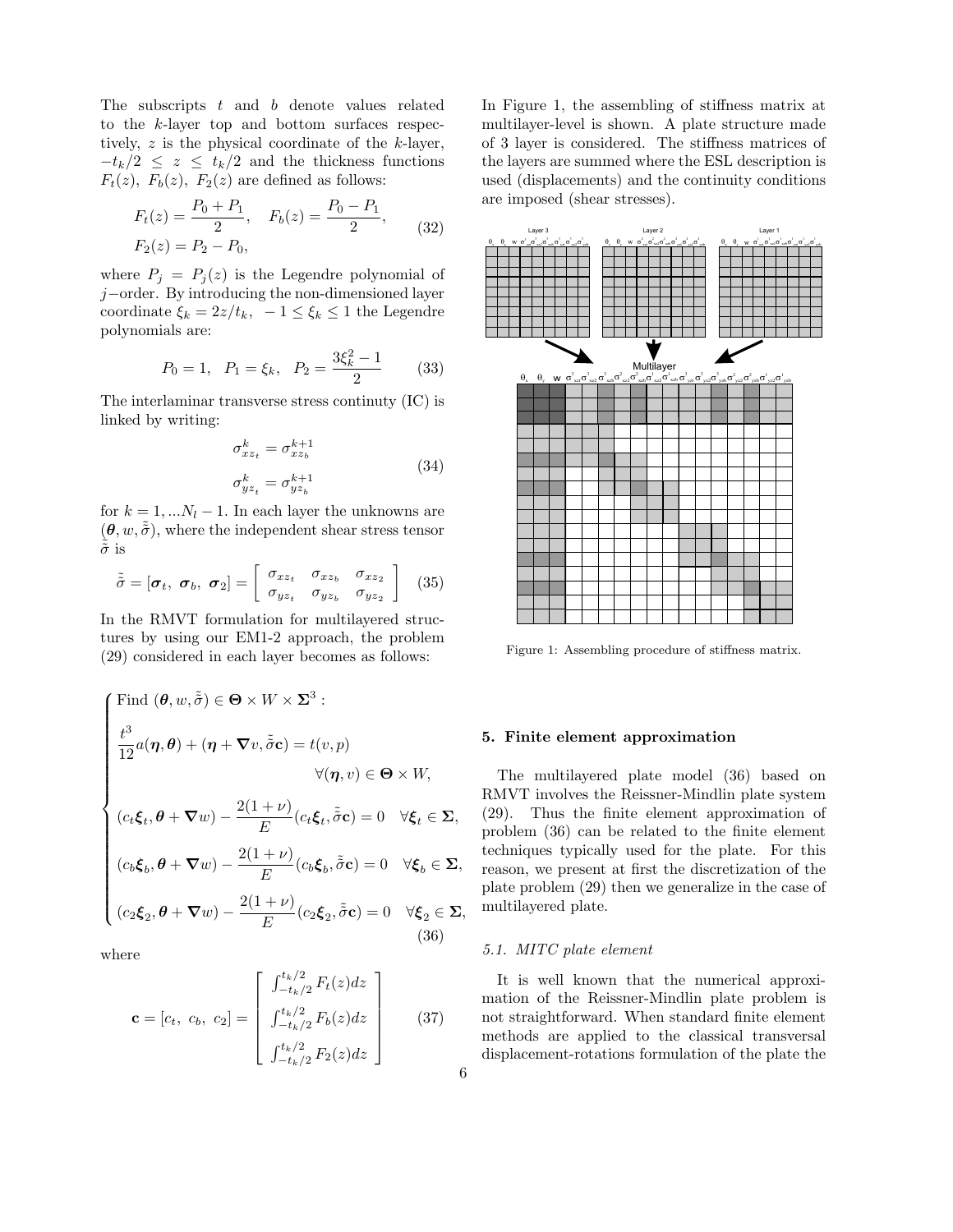solution degenerates very rapidly for small thickness (locking phenomenon). To overcome such a behavior a mixed interpolation techniques are usually adopted to weaken or possibly eliminate the shear locking of the numerical solution. In this regard, generalizing the basic idea of Bathe and Dvorkin  $([38])$ , using a non standard formulation Brezzi et al. ([30]) have introduced mixed–interpolated finite elements (MITC) and have given a mathematical analysis proving the stability of the elements. The chief idea is to reduce the effect of the shear term by choosing carefully the combination of the finite element spaces for displacement and shear stresses. In this paper, we introduce a strategy similar to MITC approach tailored to the RMVT formulation in order to construct an advanced locking-free finite element to treat the multilayered plates.

In this paper we consider a particular MITC finite element, known as MITC9 (see [39]).

Let we introduce a shape regular and conforming quadrilateral grid  $\mathcal{T}_h$  of elements of diameter h for the domain  $\Omega$ , which we assume polygonal for simplicity. The MITC9 element is characterized by the following choice of the finite element spaces  $\mathbf{\Theta}_h = \Theta_h \times \Theta_h$ ,  $W_h$ ,  $\Sigma_h$  has been carried out:

$$
\Theta_h = \left\{ v \in H^1(\Omega) \ : \ v|_E \in Q_2(E) \ \forall E \in \mathcal{T}_h \right\} \tag{38}
$$

where  $Q_2(E)$  is the space of polynomials of degree at most 2 in each variable,

$$
W_h = \left\{ v \in H^1(\Omega) \ : \ v|_E \in S_2(E) \ \forall E \in \mathcal{T}_h \right\}
$$
\n(39)

where  $S_2(E)$  denotes the space of serendipity polynomials of degree 2,

$$
\Sigma_h = \{ \sigma : \sigma |_E \in \Sigma_x \times \Sigma_y \ \forall E \in \mathcal{T}_h, \\ \sigma \cdot \tau \text{ continuous at the interelement boundaries} \}
$$
\n(40)

where  $\tau$  is the tangential unit vector to each edge of each element E,

$$
\Sigma_x = Q_1(E) + \text{span}\{y^2\}
$$

and

$$
\Sigma_y = Q_1(E) + \text{span}\{x^2\}.
$$

Assume, for the sake of simplicity, that  $\Omega$  is a rectangle divided into rectangles  $E$ . The degrees of freedom for the spaces  $\Theta_h$  and  $W_h$  on each element are the usual ones. We indicate by  $N_{\theta}$  and  $N_W$  the dimension of the spaces  $\Theta_h$  and  $W_h$  respectively. The shape functions for the local space  $\Sigma_x$  are uniquely determined by the following five degrees of freedom:

$$
\int_{E} \sigma_x \, dx \, dy
$$
\n
$$
\int_{e} \sigma_x \, p_1(s) \, ds \quad \forall e \text{ horizontal edge of } E, \quad (41)
$$
\n
$$
\forall p_1(s) \text{ polynomial of degree } \leq 1 \text{ on } e
$$

Likewise, the five degrees of freedom for the local space  $\Sigma_u$  are the following:

$$
\int_{E} \sigma_{y} dx dy
$$
\n
$$
\int_{e} \sigma_{y} p_{1}(s) ds \quad \forall e \text{ vertical edge of } E,
$$
\n
$$
\forall p_{1}(s) \text{ polynomial of degree } \leq 1 \text{ on } e
$$
\n(42)

We indicate by  $2N_{\Sigma}$  the dimension of the global space  $\Sigma_h$ . The degrees of freedom for the space  $\Theta_h, W_h, \Sigma_x$  and  $\Sigma_y$  are indicated in Figure 2.



Figure 2: Degrees of freedom for the approximate spaces

Let  $\{N^i\}$  $_{i=1,...N_{\theta}}$  $\{M^i\}$ Let  ${N^i}_{i=1,...N_\theta}, \qquad {M^i}_{i=1,...N_W},$  $S_x^i, S_y^i$ ª  $i=1,...N_{\Sigma}$  be the basis functions for the spaces (38), (39), (40) respectively. The discrete solution of problem (29),  $(\theta_x, \theta_y, w, \sigma_{xz}, \sigma_{yz})$ ,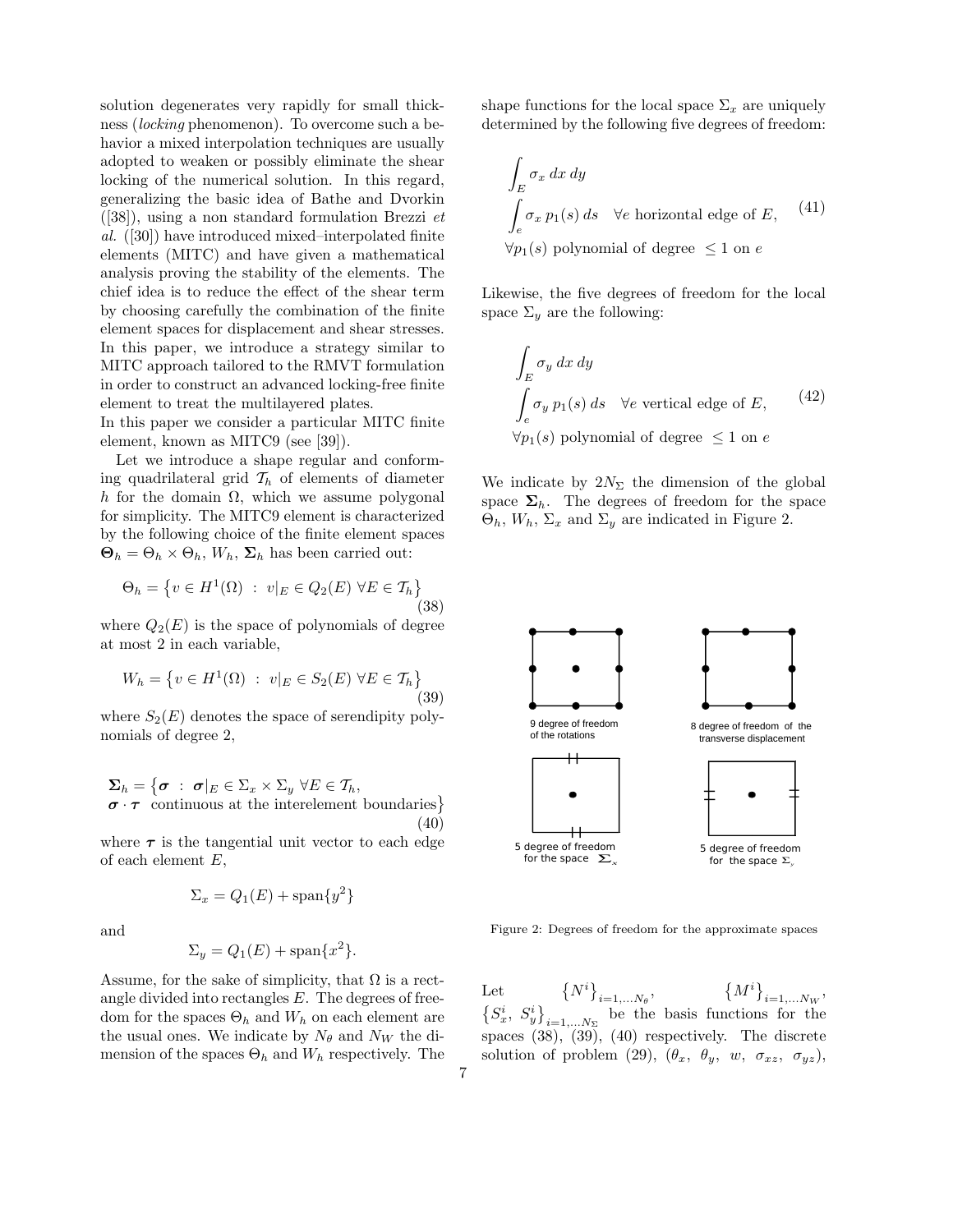can be written as:

$$
\theta_x = \sum_{i=1}^{N_\theta} (\theta_x)_i N^i, \quad \theta_y = \sum_{i=1}^{N_\theta} (\theta_y)_i N^i,
$$
  

$$
w = \sum_{i=1}^{N_W} w_i M^i,
$$
  

$$
\sigma_{xz} = \sum_{i=1}^{N_\Sigma} (\sigma_x)_i S_x^i, \quad \sigma_{yz} = \sum_{i=1}^{N_\Sigma} (\sigma_y)_i S_y^i
$$

Writing the corresponding problem in terms of degrees of freedom, we obtain as usual a linear system

$$
K\mathbf{U} = \mathbf{P},\tag{43}
$$

where U represents the degrees of freedom of the discrete solution,  $P$  the loading term and  $K$  the stiffness matrix.

We write the discretized form of the problem (29) in this way

$$
\begin{cases}\n\text{Find } (\theta, w, \sigma) \in \Theta_h \times W_h \times \Sigma_h: \\
\frac{t^3}{12} a(\eta, \theta) + tk(\eta, \sigma) = 0 & \forall \eta \in \Theta_h \\
tk(\nabla v, \sigma) = t(v, p) & \forall v \in W_h \\
tk(\xi, \theta) + tk(\xi, \nabla w) - tk\frac{2(1+\nu)}{E} & (\xi, \sigma) = 0 \\
&\forall \xi \in \Sigma_h, \\
(44)\n\end{cases}
$$

that in matricial form it becomes:

$$
\begin{bmatrix}\nK_{11} & K_{12} & 0 & K_{14} & 0 \\
K_{22} & 0 & 0 & K_{25} \\
0 & K_{34} & K_{35} & 0 \\
\text{sym} & K_{44} & 0 & 0 \\
K_{55}\n\end{bmatrix}\n\mathbf{U} = \begin{bmatrix}\n0 \\
0 \\
\mathbf{P}_3 \\
0 \\
0 \\
0\n\end{bmatrix}
$$
\n(45)

where

$$
K_{11}(i,j) = \frac{t^3}{12} a_{xx}(N^i, N^j), i, j = 1,...N_{\theta}
$$
  
\n
$$
K_{12}(i,j) = \frac{t^3}{12} a_{xy}(N^i, N^j), i, j = 1,...N_{\theta}
$$
  
\n
$$
K_{14}(i,j) = tk(N^i, S_x^j), i = 1,...N_{\theta}, j = 1,...N_{\Sigma}
$$
  
\n
$$
K_{22}(i,j) = \frac{t^3}{12} a_{yy}(N^i, N^j), i, j = 1,...N_{\theta}
$$
  
\n
$$
K_{25}(i,j) = tk(N^i, S_y^j), i = 1,...N_{\theta}, j = 1,...N_{\Sigma}
$$
  
\n
$$
K_{34}(i,j) = tk(M^i_{/x}, S_x^j), i = 1,...N_{W}, j = 1,...N_{\Sigma}
$$
  
\n
$$
K_{35}(i,j) = tk(M^i_{/y}, S_y^j), i = 1,...N_{W}, j = 1,...N_{\Sigma}
$$
  
\n
$$
K_{44}(i,j) = tk \frac{2(1+\nu)}{E}(S_x^i, S_x^j), i, j = 1,...N_{\Sigma}
$$
  
\n
$$
K_{55}(i,j) = tk \frac{2(1+\nu)}{E}(S_y^i, S_y^j), i, j = 1,...N_{\Sigma}
$$
  
\n
$$
P_3(i) = t(p, M_i), i = 1,...N_{W}
$$
  
\n(46)

and  $a_{rs}(.,.)$  represents the restriction of (30) to the corresponding fields  $\theta_r$  and  $\theta_s$ .

## 5.2. MITC multilayered plate element: FSDT and EM1-2 models

The application of the First Order Shear Deformation Theory to the multilayered plates in the RMVT context consists in an equivalent single layer description both of the displacement fields and the transverse stresses. Layer by layer a problem like to (29) has to be solved and this leads to a linear distribution of the displacement fields and a constant piecewise distribution of the transverse shear stresses along the thickness. Correspondly the approximation of the multilayered plate problem following FSDT approach is achieved layer by layer. Using the MITC finite element this corresponds to solve layer by layer a problem like (44).

The approximation of the multilayered plate problem following the EM1-2 model in the RMVT context is obtained by discretizing layer by layer problem (36) and by linking the transverse stresses with the interlaminar transverse stress continuity (34 condition. In order to approximate problem (36) with MITC finite element we use the space  $\Theta_h$ ,  $(38)$ , and  $W_h$ ,  $(39)$ , for the rotations and vertical displacement and we approximate each component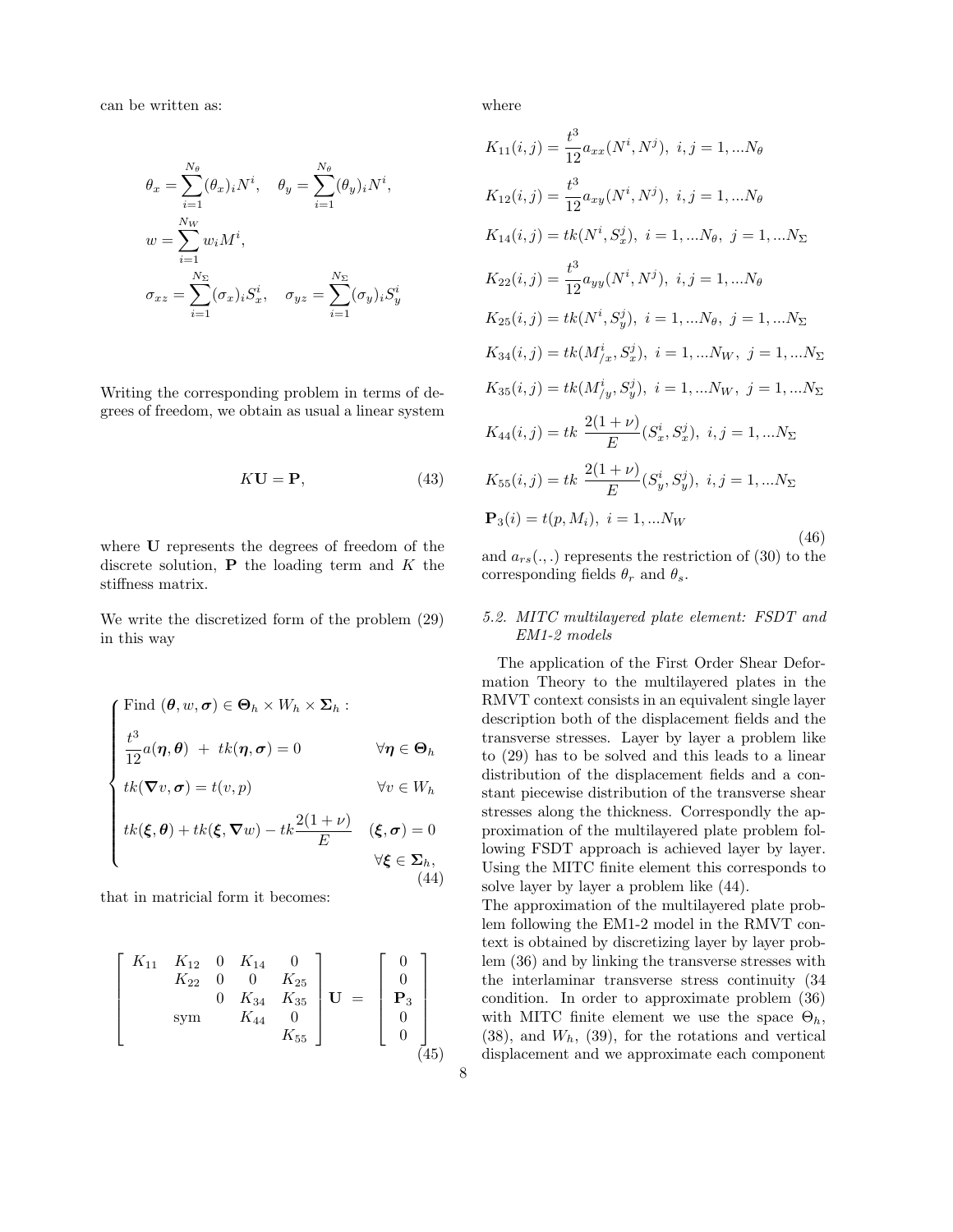of the shear stress tensor  $\tilde{\tilde{\sigma}} = [\sigma_t, \ \sigma_b, \ \sigma_2]$  with the space  $\Sigma_h$ , (40). This implies an approximation of  $\tilde{\tilde{\sigma}}$  in the space  $\Sigma_h^3$ .

## 6. Numerical results

The strategy we have introduced to solve the multilayered plate problem in the RMVT formulation provides an advanced locking-free finite element assuming the transverse stresses as independent variables. The method similar to MITC approach is based on a carefully choice of the finite element spaces for displacements and stresses. In order to present the performance of our element we test it on benchmark problems and we show that it exhibits good properties of convergence and robustness. We consider a plate model problem whose exact solution is known to analyze the convergence properties of the method and after we treat a benchmark sandwich plate to study the assessment of the MITC technique in the cases of multilayered plates.

#### 6.1. Plate model problem

We present the numerical results concerning a unit clamped square plate  $[0, 1] \times [0, 1]$  made of isotropic material whose the elastic constants are:  $E =$  $3.D + 6 GPa$ ,  $\nu = 0.3$ . We analyze the behaviour of the plate versus the thickness  $t$  to show the robusteness of the element with respect to the locking phenomenon. We take the value  $t = 0.1$ ,  $t =$ 0.01,  $t = 0.001$  corresponding to the case of thick to very thin plate. We deal with the vertical load:

$$
p(x,y) =
$$
  
\n
$$
\frac{Et^2}{12(1-\nu^2)} [12y(y-1)(5x^2-5x+1) (2y^2(y-1)^2 +
$$
  
\n
$$
x(x-1)(5y^2-5y+1)) +
$$
  
\n
$$
12x(x-1)(5y^2-5y+1) (2x^2(x-1)^2 +
$$
  
\n
$$
y(y-1)(5x^2-5x+1))],
$$
\n(47)

that allows us to write the exact solution of this model problem in terms of rotations, vertical displacement and shear strains as follows:

$$
\theta_x(x, y) = y^3(y - 1)^3x^2(z - 1)^2(2x - 1)
$$
  
\n
$$
\theta_y(x, y) = x^3(x - 1)^3y^2(y - 1)^2(2y - 1)
$$
  
\n
$$
w(x, y) = \frac{1}{3}x^3(x - 1)^3y^3(y - 1)^3 -
$$
  
\n
$$
\frac{2t^2}{6k(1 - \nu)} [y^3(y - 1)^3x(x - 1)(5x^2 - 5x + 1) +
$$
  
\n
$$
x^3(x - 1)^3y(y - 1)(5y^2 - 5y + 1)]
$$
  
\n
$$
\gamma_{xz}(x, y) = -\frac{2t^2}{6k(1 - \nu)} [y^2(y - 1)^2(10x^2 - 10x + 1) +
$$
  
\n
$$
3x^2(x - 1)^2(5y^2 - 5y + 1)] (2x - 1)y(y - 1)
$$
  
\n
$$
\gamma_{yz}(x, y) = -\frac{2t^2}{6k(1 - \nu)} [x^2(x - 1)^2(10y^2 - 10y + 1) +
$$
  
\n
$$
3y^2(y - 1)^2(5x^2 - 5x + 1)] (2y - 1)x(x - 1)
$$
\n(48)

The exact transverse displacement and the shear strains on a quarter of the plate are shown in Figure 3, 4, 5.



Figure 3: Transverse displacement w of model problem



Figure 4: Shear strain  $\gamma_{xz}$  of model problem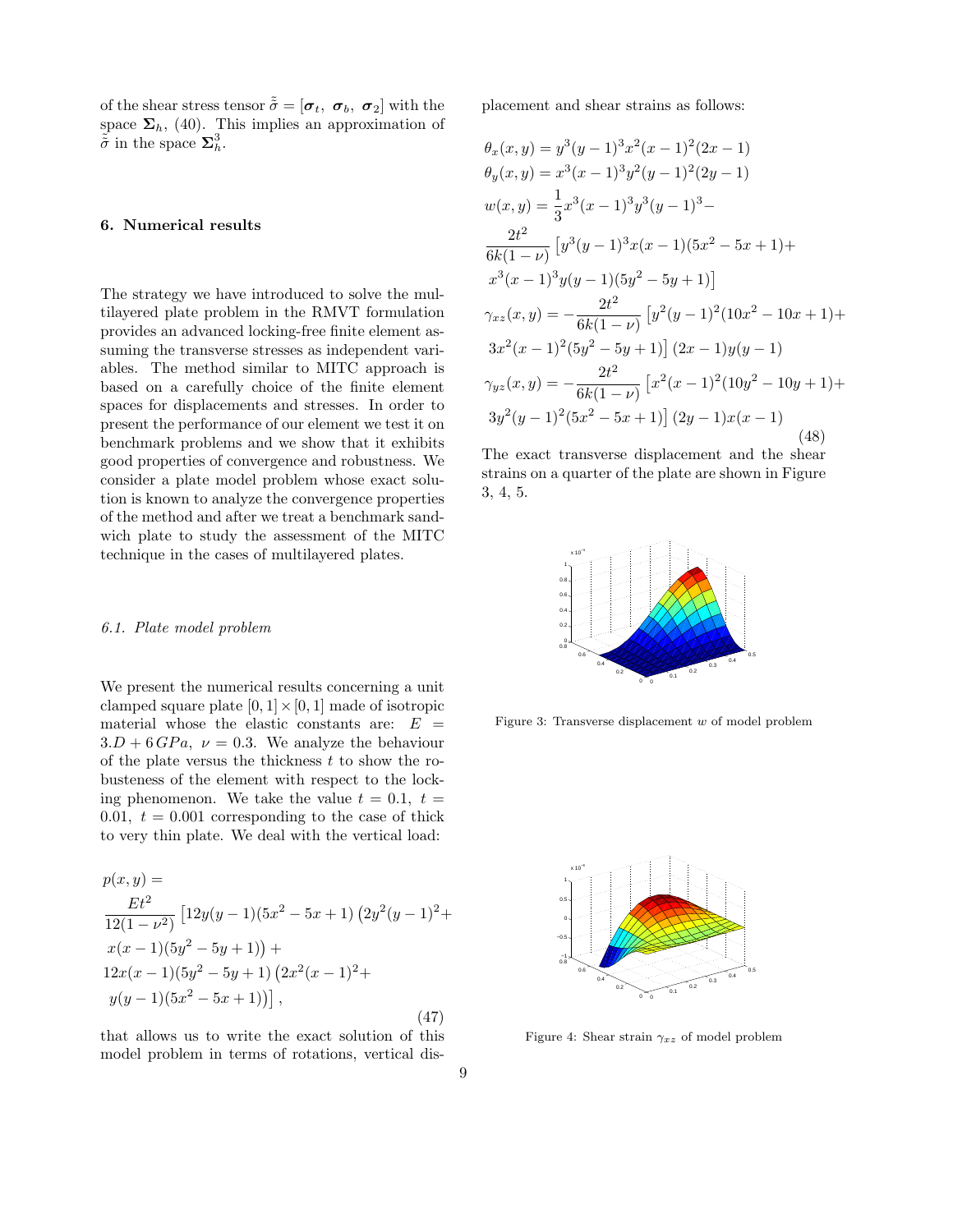

Figure 5: Shear strain  $\gamma_{yz}$  of model problem

We note that in the case of isotropic material the transverse shear strains and stresses are related by  $\sigma = G\gamma$ , with  $G = \frac{E}{2(1+\nu)}$ . Then from the knowledge of the strains it is easy go back to the shear stresses. The model problem we have considered enables us to evaluate the relative errors between the exact and approximate solutions. In particular for the shear strains we analyze the relative error in  $L^2$ -discrete norm:

$$
(E_{\gamma})^2 = \frac{\sum_{i=1}^{Ne} (\gamma(x_i, y_i) - \gamma_h(x_i, y_i))^2}{\sum_{i=1}^{Ne} (\gamma(x_i, y_i))^2}
$$
(49)

where  $\gamma_h(x, y) \in \Sigma_h$  is the finite element approximation of  $\gamma(x, y)$ ,  $(x_i, y_i)$  are the coordinates of the barycenter of the i-th element of  $\mathcal{T}_h$  and  $Ne$  is the number of its elements. The Figures 6, 7, 8 represent the errors (49) for the case  $t = 0.1 \div 0.0001$ respectively and exhibit the good properties of convergence of the method, even if the plate is very thin  $(t = 0.0001)$ . The results show a numerically calculated second convergence rate according to the theoretical result  $([30])$ . The robustness of the fi-



Figure 6: Shear strain error for the thickness  $t= 0.1$ 

nite element with respect to the shear locking phenomenon is also confirmed in Figure 9. The transverse displacement corresponding to fixed values of



Figure 7: Shear strain error for the thickness  $t= 0.01$ 



Figure 8: Shear strain error for the thickness  $t= 0.001$ 

the discretization parameter  $h$  is depicted versus the(opposite of the logarithm of the) thickness of the plate and one can observe that the behaviour of the diplacement does not deteriorate for all thicknesses of practical interest.



Figure 9: Transverse displacement versus the thickness

#### 6.2. Sandwich plate

We have considered a benchmark test of a sandwich plate with isotropic core and skins (see [40])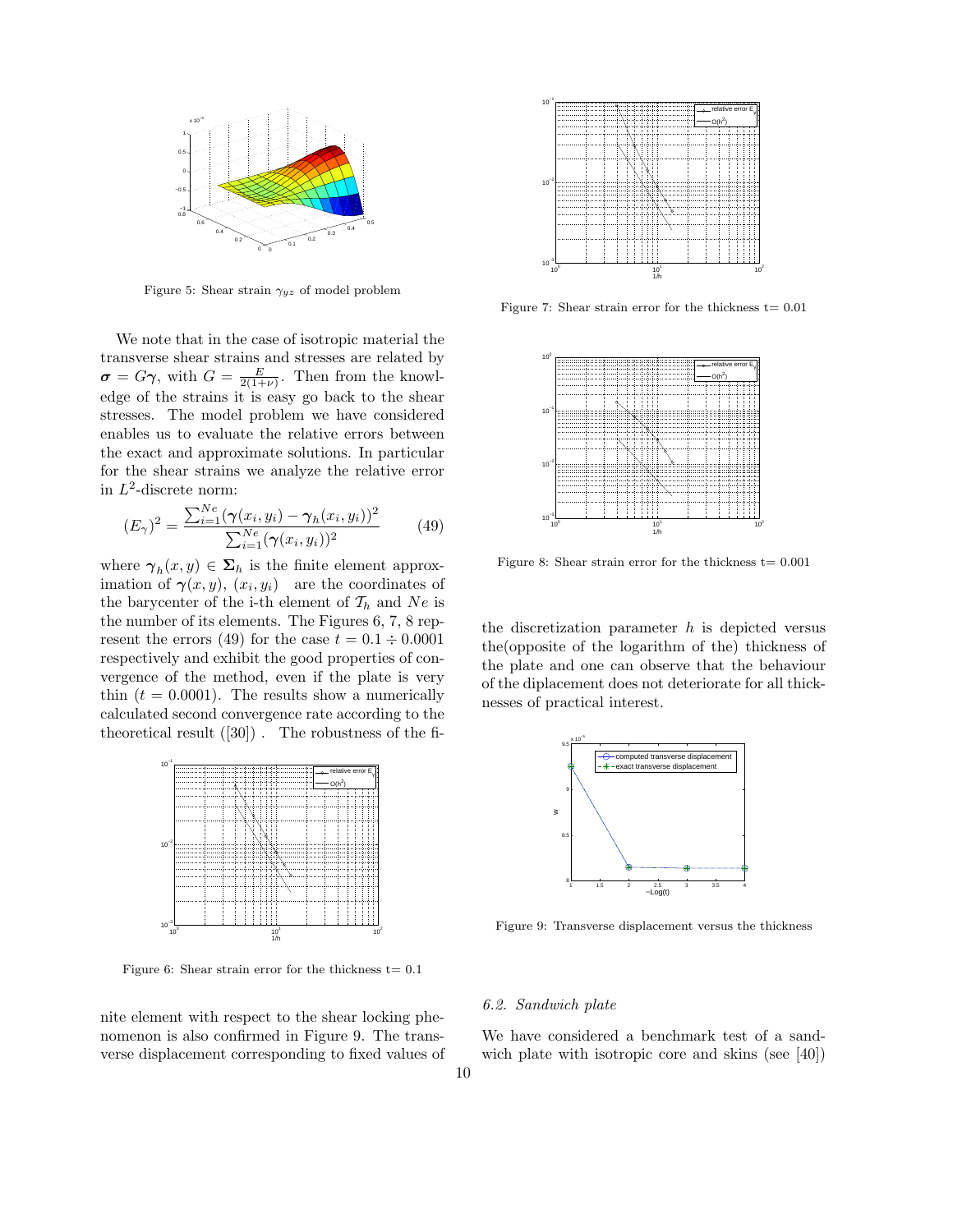Table 1: Elastic and geometrical properties of skins

| Properties         | Skins    |
|--------------------|----------|
| $E_s$ (GPa)        | 50       |
| $\boldsymbol{\nu}$ | 0.25     |
| $G_s(\text{GPa})$  | 20       |
| $t_s(m)$           | 0.1      |
| $b = 3a$           | 3,30,300 |

Table 2: Elastic and geometrical properties of core

| Properties        | Core     |
|-------------------|----------|
| $E_c(\text{GPa})$ |          |
|                   | 0.25     |
| $G_c(\text{GPa})$ | 0.4      |
| $t_c(m)$          | 0.8      |
| b≕3a              | 3,30,300 |

as shown in Figure 10. The sandwich plate is simply supported and it is loaded with a bisinusoidal distribution of transverse pressure applied to the top plate surface:

$$
p(x, y) = \sin\left(\frac{\pi x}{a}\right) \sin\left(\frac{\pi y}{b}\right)
$$

The elastic and geometrical properties are reported



Figure 10: Sandwich plate

in Table 1, 2. We compare the results obtained with our Equivalent Single Layer Mixed method (EM1-2) with those obtained with the Layerwise Mixed model of fourth order (LM4) that can be

used (see [40]) as a quasi-3D solution for those cases in which complete 3D results are not available. Furthermore to validate the improvement of the behaviour of the solution approximated by EM1- 2 model with respect to the FSDT approach described in subsection 5.2, we present also the comparison with this model. Due to the simmetry of the problem the stresses  $\sigma_{xz}$  and  $\sigma_{yz}$  behave in the same way and thus we analyze only the shear stress  $\sigma_{xz}$ . In Figures 11, 12, 13 we report the shear stress  $\sigma_{xz}$  of the sandwich plate evaluated at the middle point of plate-edge parallel to y-axis, for  $a/t = 1 \div 100$ , in the thickness direction. It is evident the quadratic approximation of the shear stresses by EM1-2 model compared with the piecewise constant approximation of FSDT model. One can note also that EM1-2 permits to satisfy the interlaminar continuity conditions, according to LM4 solution. In Figure 14 we emphasize what happens in the core. In Figures 15, 16 we plot the normalized transverse displacement  $\bar{w}$  of the sandwich plate:

$$
\bar{w} = w \frac{100E_c}{t(\frac{a}{t})^4}
$$

As expected the FSDT and EM1-2 approaches give the same results, while the LM4 behaves differently in the case of the thick plate and similarly in the case of the thin plate. Anyway, by observing the figures, one can deduce that the modelling of shear stresses in EM1-2 model improves also the description of transversal displacement that slightly moves toward LM4 solution. The Figure 18 shows that the EM1-2 approach leads to a locking-free finite element to treat the multilayered plates. The normalized transverse displacement depicted in this figure confirms the performance and the robustness of the element even for very thin sandwich plate.

## 7. Conclusions

In this work an advanced locking-free finite element (EM1-2) for the analysis of the multilayered plates has been presented. The problem is modelized by adopting the variational formulation based on RMVT. A mixed theory with equivalent single layer (ESL) descriptions for the displacements and a layerwise (LW) description for the transverse stresses is considered. In particular a first order displacements field in conjunction with a parabolic transverse stresses field independent in each layer is adopted. The continuity condition of the transverse stresses at the interfaces between layers (IC)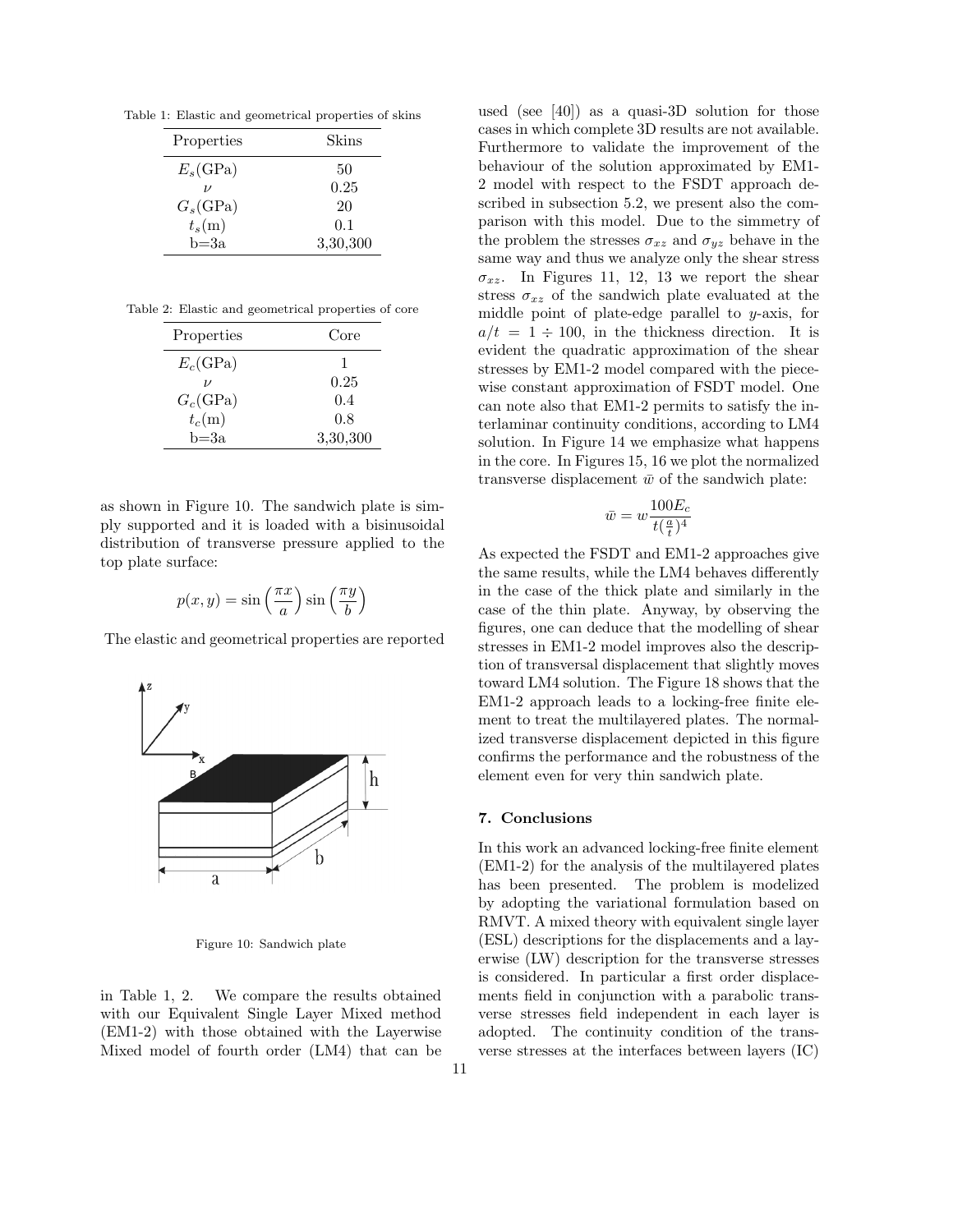is easily imposed by assuming the stresses as independent variables. The in-layer approximation is performed by a strategy similar to MITC (Mixed Interpolated Tensorial Components) finite element approach. A benchmark test of a sandwich simply supported plate with isotropic core and skins is considered to validate both properties of convergence and robusteness of the element EM1-2 with respect to the 3D solutions. The comparison of the EM1-2 results with respect to the piecewise constant FSDT approximations shows an improvement of the behaviour of the solution as regards both the description of transverse displacement and the shear stresses. The analysis of the solution performed versus the thickness of the structure confirms that EM1-2 is a locking-free finite element able to treat the multilayered plates even for very thin structures.



Figure 11: Shear stress  $\sigma_{xz}$  of the sandwich plate for  $a/t=1$ 



Figure 12: Shear stress  $\sigma_{xz}$  of the sandwich plate for  $a/t=10$ 



Figure 13: Shear stress  $\sigma_{xz}$  of the sandwich plate for  $a/t=100$ 



Figure 14: Shear stress  $\sigma_{xz}$  (EM1-2 element) in the core of the sandwich plate for  $a/t=1$ 

#### References

- [1] Whitney J.M. The effects of transverse shear deformation on the bending of laminated plates. J Compos Mat 1969;3:534-547.
- [2] Pagano N. J. Exact solutions for Composite Laminates in Cylindrical Bending. J Compos Mat 1969;3:398-411.
- [3] Reissner E. On a certain mixed variational theory and a proposed application. Int J Numer Methods Eng 1984;20:13661368.
- [4] Reissner E. On a mixed variational theorem and on a shear deformable plate theory. Int J Numer Methods Eng 1986;23:193198.
- [5] Reissner E. On a certain mixed variational theorem and on a laminated elastic shell theory. Proc of Euromech-Colloquium 1986;219:1727.
- [6] Carrera E. Developments, ideas, and evaluations based upon Reissners Mixed Variational Theorem in the modeling of multilayered plates and shells. Appl Mech Rev 2001;54(4):301329.
- [7] Murakami H. Laminated composite plate theory with improved in-plane responses. ASME Proc of PVP Conf, New Orleans 1985;98-2:257263.
- [8] Murakami H. Laminated composite plate theory with improved in-plane responses. ASME J Appl Mech 1986;53:661666.
- [9] Toledano A., Murakami H. A high-order laminated plate theory with improved in-plane responses. Int J Solids Struct 1987;23:111131.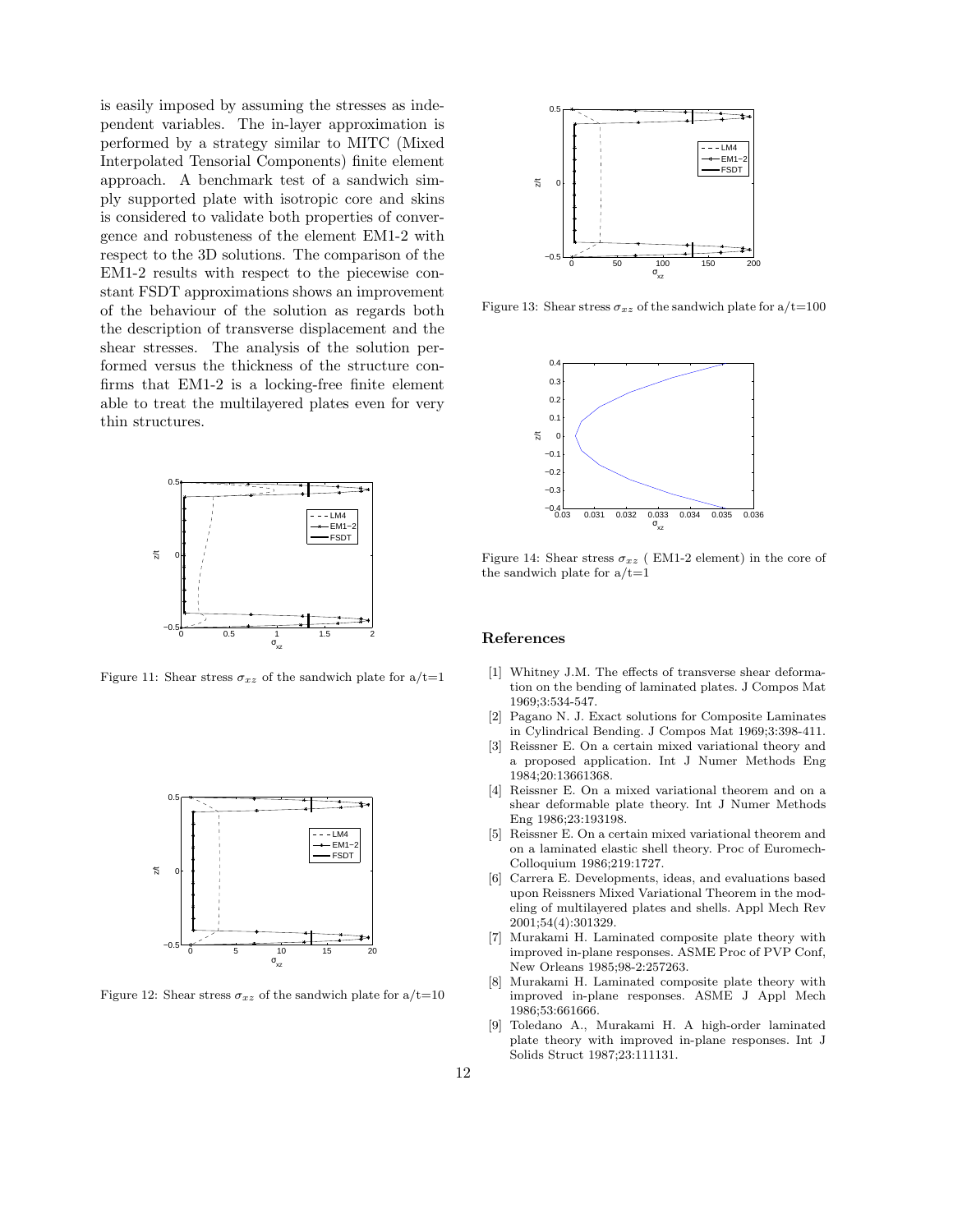

Figure 15: Normalized transverse displacement  $\bar{w}$  of the sandwich plate for  $a/t=1$ 



Figure 16: Normalized transverse displacement  $\bar{w}$  of the sandwich plate for  $a/t=100$ 

- [10] Toledano A., Murakami H. A composite plate theory for arbitrary laminate configurations. ASME J Appl Mech 1987;54:181189.
- [11] Soldatos K.P. Cylindrical bending of cross-ply laminated plates: refined 2D plate theories in comparison with the exact 3D elasticity solution. Tech Report 140, Dept. of Math., University of Ioannina, Greece.
- [12] Carrera E. A class of two-dimensional theories for anisotropic multilayered plates analysis. Accademia delle Scienze di Torino, Memorie Scienze Fisiche 1995;19-20:139.
- [13] Carrera E.  $C_0^z$  Requirements-models for the two dimensional analysis of multilayered structures. Compos Struct 1997;37:373384.
- [14] Carrera E. Recent Developments in the Modeling of Multilayered Plates and Shells based upon Reissner's Mixed Equation. In: XIV congresso AIMETA, Como 6-9 October 1999.
- [15] Carrera E. A Reissner's mixed variational theorem applied to vibration analysis of multilayered shells. ASME J Appl Mech Como 1999;66:6978.
- [16] Carrera E. Mixed layer-wise models for multilayered plates analysis. Compos Struct 1998;43:5770.
- [17] Carrera E. Evaluation of layer-wise mixed theories for laminated plates analysis. AIAA J 1998;26:830839.
- [18] Carrera E. Transverse normal stress effects in multilayered plates. ASME J Appl Mech 1999;66:10041012.
- [19] Carrera E. A study of transverse normal stress effects



Figure 17: Normalized transverse displacement  $\bar{w}$  of the sandwich plate for  $a/t=10$ 



Figure 18: Normalized transverse displacement  $\bar{w}$  of the sandwich plate versus the thickness

on vibration of multilayered plates and shells. J Sound Vib 1999;225:803-829.

- [20] Carrera E. Single-layer vs multi-layers plate modelings on the basis of Reissners mixed theorem. AIAA J 2000;38(2):342352.
- [21] Carrera E. A priori vs a posteriori evaluation of transverse stresses in multilayered orthotropic plates. Compos Struct 2000;48:245-260.
- [22] Carrera E. Vibrations of layered plates and shells via Reissner's Mixed Variational Theorem. In: Fourth Symposiom on Vibrations of Continuos Systems, Kenswick, 2003, July 7-11, 4-6.
- [23] Carrera E. Layer-wise mixed models for accurate vibration analysis of multilayered plates. ASME J Appl Mech 1998;65:820828.
- [24] Messina A. Two generalized higher order theories in free vibration studies of multilayered plates. J Sound Vib 2001;242:125150.
- [25] Carrera E., Demasi L. Sandwich plates analyses by finite element method and Reissner's Mixed Theorem. In: Sandwich V, Zurich, 2000, September 5-7, 301-313.
- [26] Carrera E., Demasi L. Multilayered finite plate element based on Reissner Mixed Variational Theorem. Part I: Theory. Int J Numer Meth Eng 2002;55:191-231.
- [27] Carrera E., Demasi L. Multilayered finite plate element based on Reissner Mixed Variational Theorem. Part II: Numerical Analysis. Int J Numer Meth Eng 2002;55:253-296.